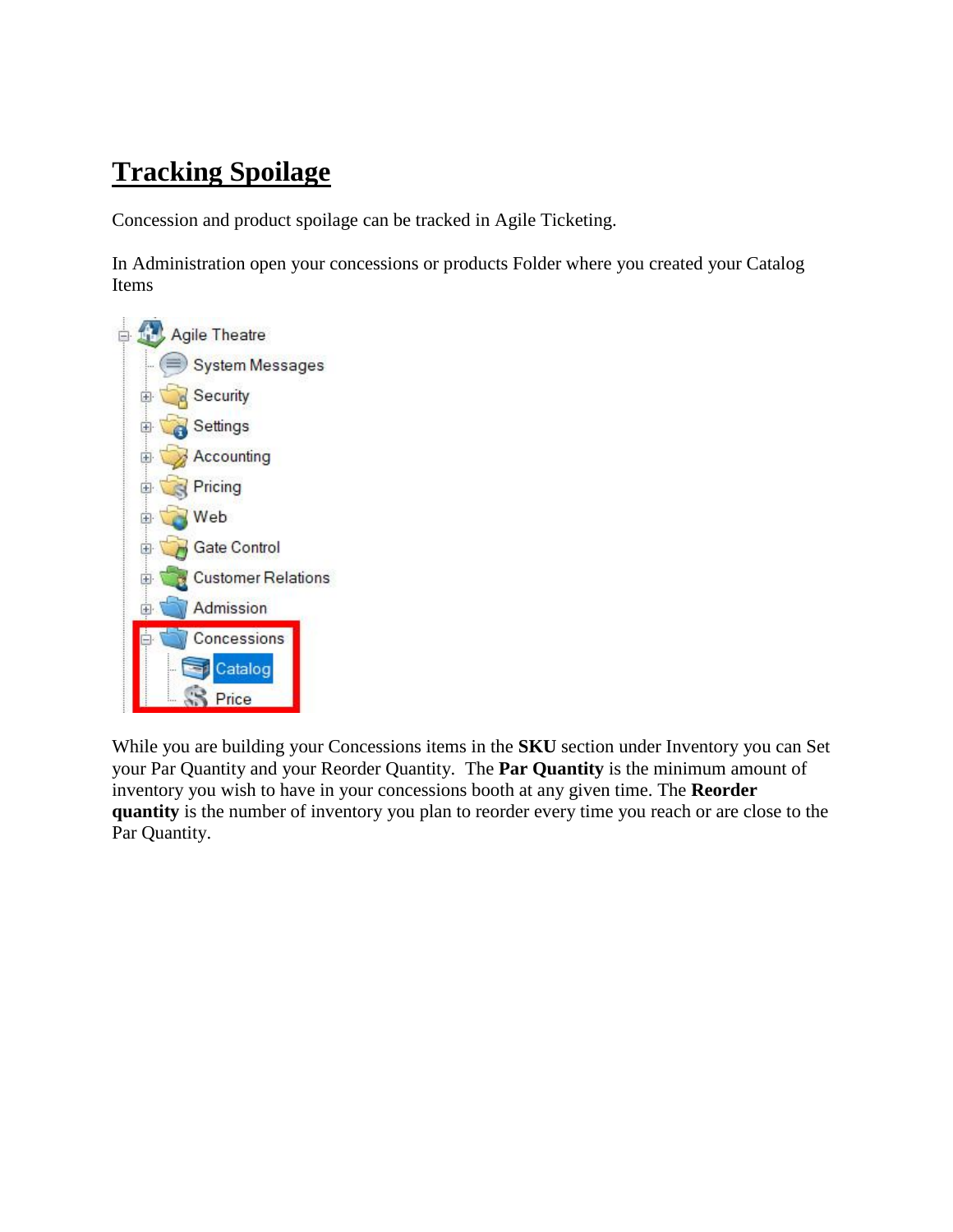| Product SKU: BOTDR                              |                              |        | α            | $\times$ |
|-------------------------------------------------|------------------------------|--------|--------------|----------|
| Concessions                                     |                              |        |              | 194      |
| Inventory<br>nage Notes                         |                              |        |              |          |
| Ordered Quantity:<br>23                         | Unlimited Quantity Available |        |              |          |
| Available Quantity:<br>991                      | Adjust Available Quantity 0  | $\div$ |              |          |
| Zero Available<br>Qty Message                   |                              |        |              |          |
| $\overline{\phantom{a}}$<br>Par Quantity<br>500 |                              |        |              |          |
| <b>Reorder Quantity</b><br>$\div$<br>700        |                              |        |              |          |
|                                                 |                              |        |              |          |
|                                                 |                              |        |              |          |
|                                                 |                              |        |              |          |
|                                                 |                              |        |              |          |
|                                                 |                              |        |              |          |
|                                                 | OK                           | Cancel | <b>Apply</b> |          |

Once you build your concessions item and you add the SKU with the Reorder and Par Quantities you need to build your Spoilage price. The Spoilage price should be set to \$0 and is a placeholder for reporting purposes.



You should now find that there is a Spoilage Price under that concessions item on the POS screen. Click on the spoilage price and process the order when it is needed.

This will then provide a tracking mechanism through reports to determine the amount of spoilage for each item. Also, the inventory of the item will be decreased to make sure that reordering can

occur at the proper time.